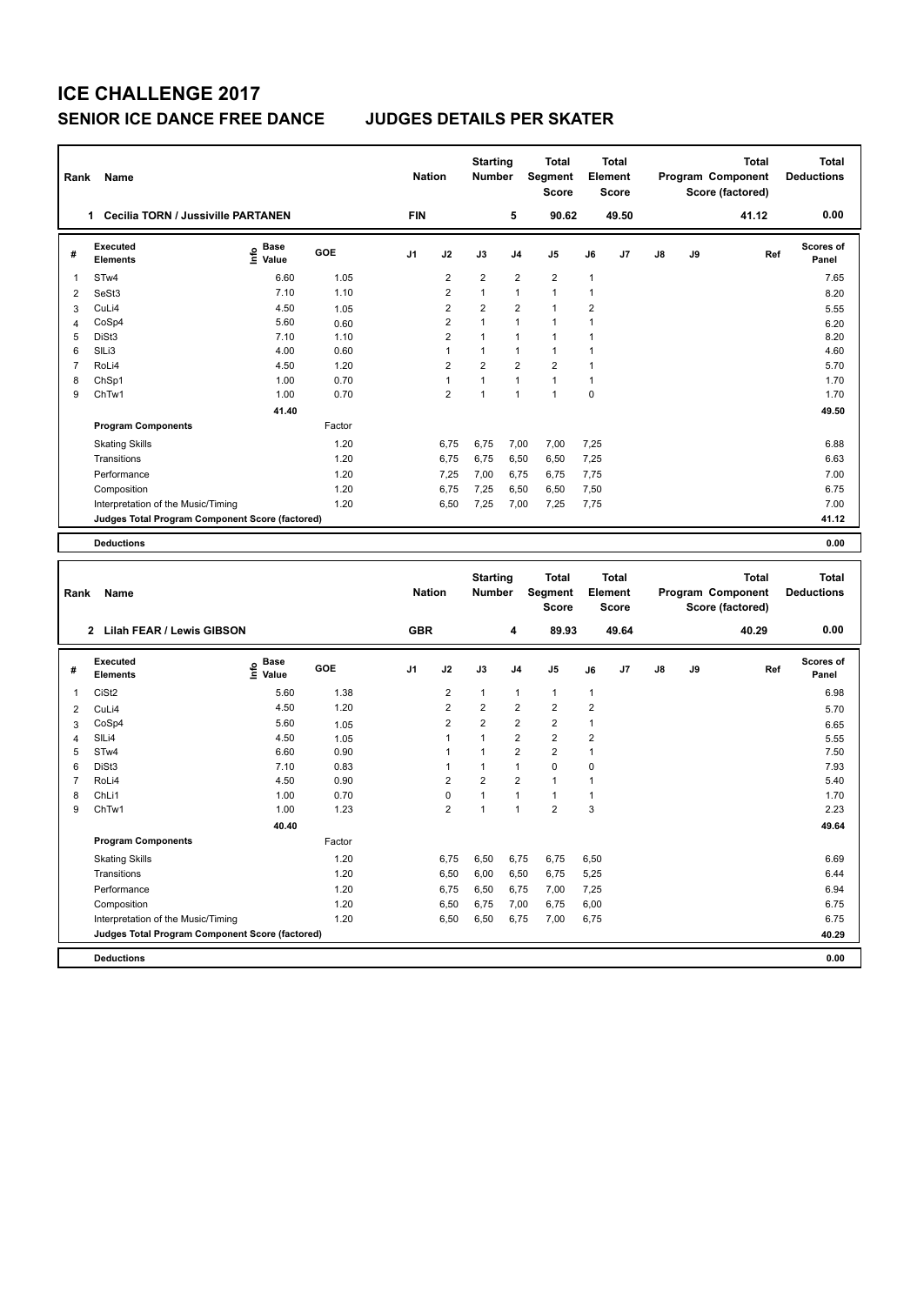# **ICE CHALLENGE 2017 SENIOR ICE DANCE FREE DANCE JUDGES DETAILS PER SKATER**

| Rank           | Name                                              |                                           |              |            | <b>Nation</b>           | <b>Starting</b><br><b>Number</b> |                              | Total<br>Segment<br><b>Score</b> |                             | <b>Total</b><br>Element<br>Score |    |    | <b>Total</b><br>Program Component<br>Score (factored) | <b>Total</b><br><b>Deductions</b> |
|----------------|---------------------------------------------------|-------------------------------------------|--------------|------------|-------------------------|----------------------------------|------------------------------|----------------------------------|-----------------------------|----------------------------------|----|----|-------------------------------------------------------|-----------------------------------|
|                | 3 Juulia TURKKILA / Matthias VERSLUIS             |                                           |              | <b>FIN</b> |                         |                                  | $\overline{\mathbf{2}}$      | 83.44                            |                             | 47.30                            |    |    | 36.14                                                 | 0.00                              |
| #              | <b>Executed</b><br><b>Elements</b>                | $\frac{e}{E}$ Base<br>$\frac{e}{E}$ Value | GOE          | J1         | J2                      | J3                               | J4                           | J5                               | J6                          | J7                               | J8 | J9 | Ref                                                   | <b>Scores of</b><br>Panel         |
| 1              | STw3                                              | 5.60                                      | $-0.50$      |            | 1                       | $-1$                             | $-1$                         | $-1$                             | $-1$                        |                                  |    |    |                                                       | 5.10                              |
| 2              | SeSt3                                             | 7.10                                      | 1.10         |            | 1                       | 1                                | $\mathbf{1}$                 | $\mathbf{1}$                     | $\mathbf 0$                 |                                  |    |    |                                                       | 8.20                              |
| 3              | CuLi4                                             | 4.50                                      | 0.90         |            | 2                       | 2                                | $\overline{1}$               | 1                                | 1                           |                                  |    |    |                                                       | 5.40                              |
| $\overline{4}$ | ChSp1                                             | 1.00                                      | 0.70         |            | 2                       | 1                                | $\overline{1}$               | $\mathbf{1}$                     | 1                           |                                  |    |    |                                                       | 1.70                              |
| 5              | CoSp4                                             | 5.60                                      | 0.90         |            | $\overline{\mathbf{c}}$ | 1                                | $\mathbf{1}$                 | $\overline{2}$                   | 1                           |                                  |    |    |                                                       | 6.50                              |
| 6              | DiSt <sub>3</sub>                                 | 7.10                                      | 1.10         |            | $\mathbf{1}$            | $\mathbf{1}$                     | $\mathbf{1}$                 | $\mathbf{1}$                     | $\mathbf 0$                 |                                  |    |    |                                                       | 8.20                              |
| $\overline{7}$ | RoLi4                                             | 4.50                                      | 0.60         |            | 1                       | 1                                | $\mathbf{1}$                 | $\mathbf{1}$                     | 1                           |                                  |    |    |                                                       | 5.10                              |
| 8<br>9         | SILi4<br>ChL <sub>i1</sub>                        | 4.50<br>1.00                              | 0.90<br>0.70 |            | 2<br>$\mathbf{1}$       | 2<br>1                           | $\mathbf{1}$<br>$\mathbf{1}$ | $\mathbf{1}$<br>$\overline{2}$   | $\mathbf{1}$<br>$\mathbf 0$ |                                  |    |    |                                                       | 5.40<br>1.70                      |
|                |                                                   |                                           |              |            |                         |                                  |                              |                                  |                             |                                  |    |    |                                                       |                                   |
|                |                                                   | 40.90                                     |              |            |                         |                                  |                              |                                  |                             |                                  |    |    |                                                       | 47.30                             |
|                | <b>Program Components</b>                         |                                           | Factor       |            |                         |                                  |                              |                                  |                             |                                  |    |    |                                                       |                                   |
|                | <b>Skating Skills</b>                             |                                           | 1.20         |            | 6,50                    | 5,75                             | 5,50                         | 6,25                             | 5,75                        |                                  |    |    |                                                       | 6.06                              |
|                | Transitions                                       |                                           | 1.20         |            | 5,75                    | 5,25                             | 5,25                         | 6,00                             | 5,25                        |                                  |    |    |                                                       | 5.56                              |
|                | Performance                                       |                                           | 1.20         |            | 6,75                    | 6,00                             | 5,75                         | 6,50                             | 7,00                        |                                  |    |    |                                                       | 6.56                              |
|                | Composition<br>Interpretation of the Music/Timing |                                           | 1.20<br>1.20 |            | 6,50<br>6,00            | 6,00<br>5,75                     | 5,50<br>5,75                 | 6,00<br>6,25                     | 5,50<br>5,75                |                                  |    |    |                                                       | 6.00<br>5.94                      |
|                | Judges Total Program Component Score (factored)   |                                           |              |            |                         |                                  |                              |                                  |                             |                                  |    |    |                                                       | 36.14                             |
|                |                                                   |                                           |              |            |                         |                                  |                              |                                  |                             |                                  |    |    |                                                       |                                   |
|                | <b>Deductions</b>                                 |                                           |              |            |                         |                                  |                              |                                  |                             |                                  |    |    |                                                       | 0.00                              |
|                | Violation of choreography restrictions:           | $(1$ of 6)                                |              |            |                         |                                  |                              |                                  |                             |                                  |    |    |                                                       |                                   |
|                |                                                   |                                           |              |            |                         |                                  |                              |                                  |                             |                                  |    |    |                                                       |                                   |
|                |                                                   |                                           |              |            |                         |                                  |                              |                                  |                             |                                  |    |    |                                                       |                                   |
|                |                                                   |                                           |              |            |                         | <b>Starting</b>                  |                              | Total                            |                             | <b>Total</b>                     |    |    | <b>Total</b>                                          | <b>Total</b>                      |
| Rank           | Name                                              |                                           |              |            | <b>Nation</b>           | <b>Number</b>                    |                              | <b>Segment</b>                   |                             | Element                          |    |    | Program Component                                     | <b>Deductions</b>                 |
|                |                                                   |                                           |              |            |                         |                                  |                              | <b>Score</b>                     |                             | <b>Score</b>                     |    |    | Score (factored)                                      |                                   |
|                | 4 Jennifer URBAN / Benjamin STEFFAN               |                                           |              | <b>GER</b> |                         |                                  | 3                            | 79.83                            |                             | 43.78                            |    |    | 38.05                                                 | 2.00                              |
| #              | <b>Executed</b><br><b>Elements</b>                | Base<br>١m<br>Value                       | GOE          | J1         | J2                      | J3                               | J <sub>4</sub>               | J5                               | J6                          | J7                               | J8 | J9 | Ref                                                   | <b>Scores of</b><br>Panel         |
| 1              | SeSt2                                             | 5.60                                      | 1.10         |            | 2                       | $\mathbf{1}$                     | $\mathbf{1}$                 | $\mathbf{1}$                     | 1                           |                                  |    |    |                                                       | 6.70                              |
| $\overline{2}$ | CuLi4                                             | 4.50                                      | 1.05         |            | $\mathbf{1}$            | 2                                | $\overline{2}$               | $\overline{\mathbf{c}}$          | $\overline{\mathbf{c}}$     |                                  |    |    |                                                       | 5.55                              |
| 3              | ChSp1                                             | 1.00                                      | 0.70         |            | 1                       | 1                                | $\mathbf{1}$                 | $\mathbf{1}$                     | 1                           |                                  |    |    |                                                       | 1.70                              |
| $\overline{4}$ | STw3                                              | 5.60                                      | $-0.10$      |            | 1                       | 2                                | $-1$                         | $-1$                             | $\mathbf 0$                 |                                  |    |    |                                                       | 5.50                              |
| 5              | CoSp4                                             | 5.60                                      | 0.45         |            | 1                       | 0                                | $\mathbf{1}$                 | $\mathbf{1}$                     | 1                           |                                  |    |    |                                                       | 6.05                              |
| 6              | SIL <sub>i4</sub>                                 | 4.50                                      | 0.75         |            | 2                       | 2                                | $\mathbf{1}$                 | $\mathbf{1}$                     | $\mathbf{1}$                |                                  |    |    |                                                       | 5.25                              |
| $\overline{7}$ | MiSt3                                             | 7.10                                      | 1.10         |            | $\overline{2}$          | 1                                | $\mathbf{1}$                 | $\mathbf{1}$                     | $\mathbf 0$                 |                                  |    |    |                                                       | 8.20                              |
| 8              | RoLi1                                             | 2.00                                      | 0.60         |            | 1                       | 1                                | $\mathbf{1}$                 | $\mathbf{1}$                     | 1                           |                                  |    |    |                                                       | 2.60                              |
| 9              | ChL <sub>i1</sub>                                 | 1.00                                      | 1.23         |            | $\overline{2}$          | $\overline{2}$                   | $\overline{1}$               | $\overline{2}$                   | 1                           |                                  |    |    |                                                       | 2.23                              |
|                |                                                   | 36.90                                     |              |            |                         |                                  |                              |                                  |                             |                                  |    |    |                                                       | 43.78                             |
|                | <b>Program Components</b>                         |                                           | Factor       |            |                         |                                  |                              |                                  |                             |                                  |    |    |                                                       |                                   |
|                | <b>Skating Skills</b>                             |                                           | 1.20         |            | 6,75                    | 6,00                             | 6,25                         | 6,00                             | 5,75                        |                                  |    |    |                                                       | 6.25                              |
|                | Transitions                                       |                                           | 1.20         |            | 6,50                    | 6,00                             | 6,25                         | 6,50                             | 5,75                        |                                  |    |    |                                                       | 6.25                              |
|                | Performance                                       |                                           | 1.20         |            | 6,75                    | 6,25                             | 6,50                         | 6,50                             | 5,25                        |                                  |    |    |                                                       | 6.38                              |
|                | Composition                                       |                                           | 1.20         |            | 6,75                    | 6,50                             | 6,50                         | 6,25                             | 6,00                        |                                  |    |    |                                                       | 6.44                              |
|                | Interpretation of the Music/Timing                |                                           | 1.20         |            | 6,25                    | 6,50                             | 6,75                         | 6,50                             | 6,25                        |                                  |    |    |                                                       | 6.38                              |
|                | Judges Total Program Component Score (factored)   |                                           | $-2.00$      |            |                         |                                  |                              |                                  |                             |                                  |    |    |                                                       | 38.05                             |